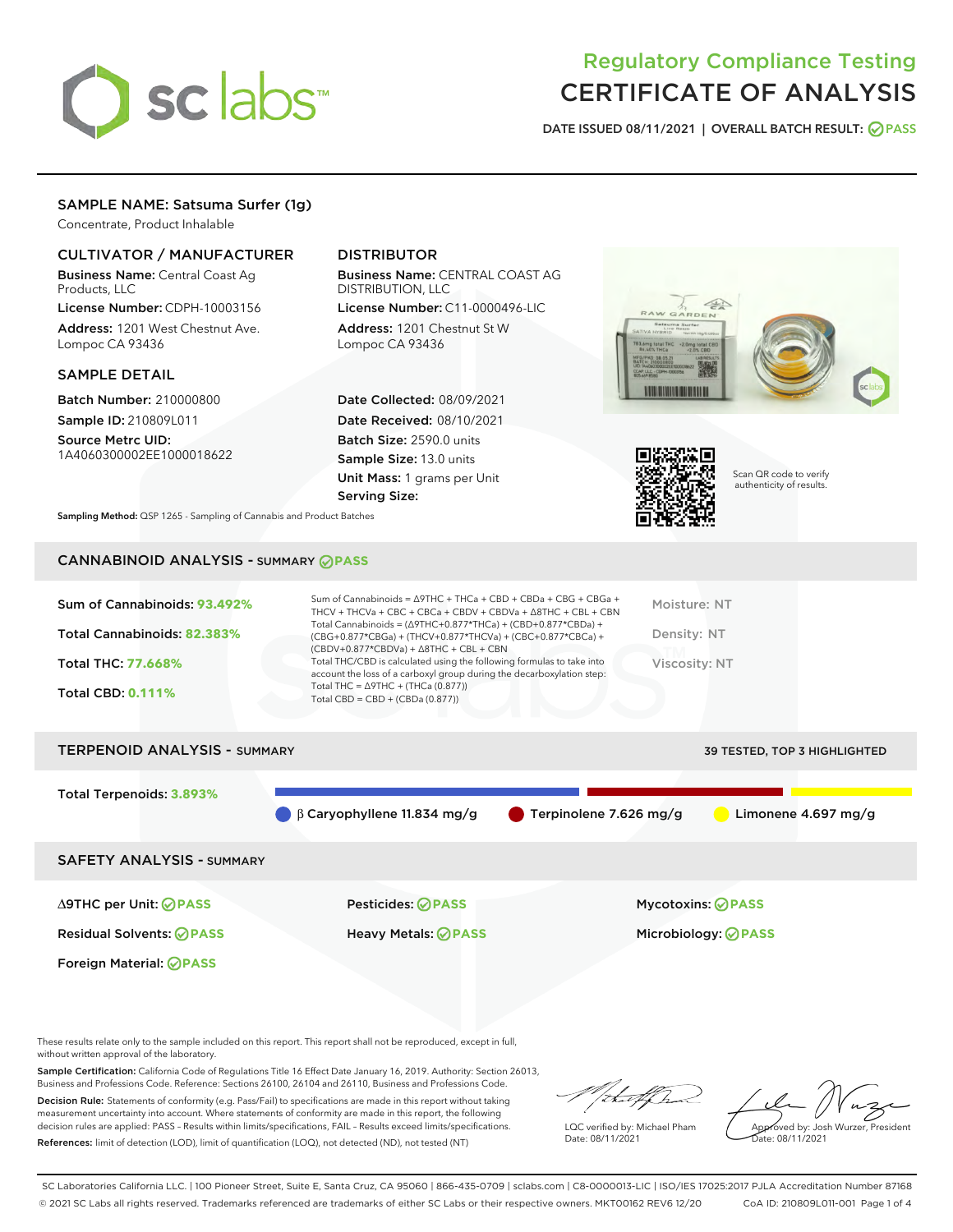



SATSUMA SURFER (1G) | DATE ISSUED 08/11/2021 | OVERALL BATCH RESULT: 2 PASS

### CANNABINOID TEST RESULTS - 08/11/2021 2 PASS

Tested by high-performance liquid chromatography with diode-array detection (HPLC-DAD). **Method:** QSP 1157 - Analysis of Cannabinoids by HPLC-DAD

#### TOTAL CANNABINOIDS: **82.383%**

Total Cannabinoids (Total THC) + (Total CBD) + (Total CBG) + (Total THCV) + (Total CBC) + (Total CBDV) + ∆8THC + CBL + CBN

TOTAL THC: **77.668%** Total THC (∆9THC+0.877\*THCa)

TOTAL CBD: **0.111%**

Total CBD (CBD+0.877\*CBDa)

TOTAL CBG: 3.3% Total CBG (CBG+0.877\*CBGa)

TOTAL THCV: 0.453% Total THCV (THCV+0.877\*THCVa)

TOTAL CBC: 0.851% Total CBC (CBC+0.877\*CBCa)

TOTAL CBDV: ND Total CBDV (CBDV+0.877\*CBDVa)

| <b>COMPOUND</b>            | LOD/LOQ<br>(mg/g) | <b>MEASUREMENT</b><br><b>UNCERTAINTY</b><br>(mg/g) | <b>RESULT</b><br>(mg/g) | <b>RESULT</b><br>(%) |
|----------------------------|-------------------|----------------------------------------------------|-------------------------|----------------------|
| <b>THCa</b>                | 0.05/0.14         | ±21.907                                            | 852.41                  | 85.241               |
| <b>CBGa</b>                | 0.1 / 0.2         | ±1.81                                              | 34.6                    | 3.46                 |
| Δ9THC                      | 0.06 / 0.26       | ±1.002                                             | 29.12                   | 2.912                |
| <b>CBCa</b>                | 0.07/0.28         | ±0.474                                             | 9.70                    | 0.970                |
| <b>THCVa</b>               | 0.07/0.20         | ±0.246                                             | 5.16                    | 0.516                |
| <b>CBG</b>                 | 0.06/0.19         | ±0.105                                             | 2.66                    | 0.266                |
| <b>CBDa</b>                | 0.02/0.19         | ±0.037                                             | 1.27                    | 0.127                |
| Δ8THC                      | 0.1/0.4           | N/A                                                | <b>ND</b>               | <b>ND</b>            |
| <b>THCV</b>                | 0.1/0.2           | N/A                                                | <b>ND</b>               | <b>ND</b>            |
| <b>CBD</b>                 | 0.07/0.29         | N/A                                                | <b>ND</b>               | <b>ND</b>            |
| <b>CBDV</b>                | 0.04 / 0.15       | N/A                                                | <b>ND</b>               | <b>ND</b>            |
| <b>CBDVa</b>               | 0.03/0.53         | N/A                                                | <b>ND</b>               | <b>ND</b>            |
| <b>CBL</b>                 | 0.06 / 0.24       | N/A                                                | <b>ND</b>               | <b>ND</b>            |
| <b>CBN</b>                 | 0.1/0.3           | N/A                                                | <b>ND</b>               | <b>ND</b>            |
| <b>CBC</b>                 | 0.2 / 0.5         | N/A                                                | <b>ND</b>               | <b>ND</b>            |
| <b>SUM OF CANNABINOIDS</b> |                   |                                                    | 934.92 mg/g             | 93.492%              |

#### **UNIT MASS: 1 grams per Unit**

| ∆9THC per Unit                        | 1120 per-package limit     | 29.12 mg/unit<br><b>PASS</b> |
|---------------------------------------|----------------------------|------------------------------|
| <b>Total THC per Unit</b>             |                            | 776.68 mg/unit               |
| <b>CBD per Unit</b>                   |                            | <b>ND</b>                    |
| <b>Total CBD per Unit</b>             |                            | $1.11$ mg/unit               |
| Sum of Cannabinoids<br>per Unit       |                            | 934.92 mg/unit               |
| <b>Total Cannabinoids</b><br>per Unit |                            | 823.83 mg/unit               |
| <b>MOISTURE TEST RESULT</b>           | <b>DENSITY TEST RESULT</b> | <b>VISCOSITY TEST RESULT</b> |

Not Tested

Not Tested

Not Tested

### TERPENOID TEST RESULTS - 08/11/2021

Terpene analysis utilizing gas chromatography-flame ionization detection (GC-FID). **Method:** QSP 1192 - Analysis of Terpenoids by GC-FID

| <b>COMPOUND</b>           | LOD/LOQ<br>(mg/g) | <b>MEASUREMENT</b><br><b>UNCERTAINTY</b><br>(mg/g) | <b>RESULT</b><br>(mg/g)                         | <b>RESULT</b><br>$(\%)$ |
|---------------------------|-------------------|----------------------------------------------------|-------------------------------------------------|-------------------------|
| $\beta$ Caryophyllene     | 0.004 / 0.012     | ±0.4213                                            | 11.834                                          | 1.1834                  |
| Terpinolene               | 0.008 / 0.026     | ±0.1563                                            | 7.626                                           | 0.7626                  |
| Limonene                  | 0.005 / 0.016     | ±0.0672                                            | 4.697                                           | 0.4697                  |
| $\alpha$ Humulene         | 0.009 / 0.029     | ±0.1030                                            | 3.208                                           | 0.3208                  |
| <b>Myrcene</b>            | 0.008 / 0.025     | ±0.0291                                            | 2.259                                           | 0.2259                  |
| $\alpha$ Bisabolol        | 0.008 / 0.026     | ±0.1006                                            | 1.884                                           | 0.1884                  |
| Linalool                  | 0.009 / 0.032     | ±0.0624                                            | 1.643                                           | 0.1643                  |
| Ocimene                   | 0.011 / 0.038     | ±0.0276                                            | 0.861                                           | 0.0861                  |
| Terpineol                 | 0.016 / 0.055     | ±0.0490                                            | 0.798                                           | 0.0798                  |
| $\beta$ Pinene            | 0.004 / 0.014     | ±0.0088                                            | 0.768                                           | 0.0768                  |
| Fenchol                   | 0.010 / 0.034     | ±0.0241                                            | 0.624                                           | 0.0624                  |
| trans- $\beta$ -Farnesene | 0.008 / 0.025     | ±0.0170                                            | 0.478                                           | 0.0478                  |
| $\alpha$ Pinene           | 0.005 / 0.017     | ±0.0039                                            | 0.452                                           | 0.0452                  |
| Caryophyllene<br>Oxide    | 0.010 / 0.033     | ±0.0144                                            | 0.312                                           | 0.0312                  |
| <b>Nerolidol</b>          | 0.009 / 0.028     | ±0.0192                                            | 0.306                                           | 0.0306                  |
| $\alpha$ Terpinene        | 0.005 / 0.017     | ±0.0026                                            | 0.177                                           | 0.0177                  |
| $\gamma$ Terpinene        | 0.006 / 0.018     | ±0.0030                                            | 0.175                                           | 0.0175                  |
| <b>Borneol</b>            | 0.005 / 0.016     | ±0.0065                                            | 0.155                                           | 0.0155                  |
| $\alpha$ Phellandrene     | 0.006 / 0.020     | ±0.0021                                            | 0.154                                           | 0.0154                  |
| 3 Carene                  | 0.005 / 0.018     | ±0.0019                                            | 0.136                                           | 0.0136                  |
| Sabinene                  | 0.004 / 0.014     | ±0.0012                                            | 0.100                                           | 0.0100                  |
| Guaiol                    | 0.009 / 0.030     | ±0.0043                                            | 0.091                                           | 0.0091                  |
| Sabinene Hydrate          | 0.006 / 0.022     | ±0.0027                                            | 0.070                                           | 0.0070                  |
| Camphene                  | 0.005 / 0.015     | ±0.0007                                            | 0.061                                           | 0.0061                  |
| Fenchone                  | 0.009 / 0.028     | ±0.0012                                            | 0.040                                           | 0.0040                  |
| Citronellol               | 0.003 / 0.010     | ±0.0010                                            | 0.021                                           | 0.0021                  |
| p-Cymene                  | 0.005 / 0.016     | N/A                                                | <loq< th=""><th><loq< th=""></loq<></th></loq<> | <loq< th=""></loq<>     |
| Nerol                     | 0.003 / 0.011     | N/A                                                | <loq< th=""><th><loq< th=""></loq<></th></loq<> | <loq< th=""></loq<>     |
| Eucalyptol                | 0.006 / 0.018     | N/A                                                | ND                                              | <b>ND</b>               |
| (-)-Isopulegol            | 0.005 / 0.016     | N/A                                                | <b>ND</b>                                       | <b>ND</b>               |
| Camphor                   | 0.006 / 0.019     | N/A                                                | ND                                              | ND                      |
| Isoborneol                | 0.004 / 0.012     | N/A                                                | ND                                              | <b>ND</b>               |
| Menthol                   | 0.008 / 0.025     | N/A                                                | ND                                              | ND                      |
| R-(+)-Pulegone            | 0.003 / 0.011     | N/A                                                | ND                                              | <b>ND</b>               |
| Geraniol                  | 0.002 / 0.007     | N/A                                                | ND                                              | ND                      |
| <b>Geranyl Acetate</b>    | 0.004 / 0.014     | N/A                                                | ND                                              | ND                      |
| $\alpha$ Cedrene          | 0.005 / 0.016     | N/A                                                | ND                                              | <b>ND</b>               |
| Valencene                 | 0.009 / 0.030     | N/A                                                | ND                                              | ND                      |
| Cedrol                    | 0.008 / 0.027     | N/A                                                | ND                                              | <b>ND</b>               |
| <b>TOTAL TERPENOIDS</b>   |                   |                                                    | 38.930 mg/g                                     | 3.893%                  |

SC Laboratories California LLC. | 100 Pioneer Street, Suite E, Santa Cruz, CA 95060 | 866-435-0709 | sclabs.com | C8-0000013-LIC | ISO/IES 17025:2017 PJLA Accreditation Number 87168 © 2021 SC Labs all rights reserved. Trademarks referenced are trademarks of either SC Labs or their respective owners. MKT00162 REV6 12/20 CoA ID: 210809L011-001 Page 2 of 4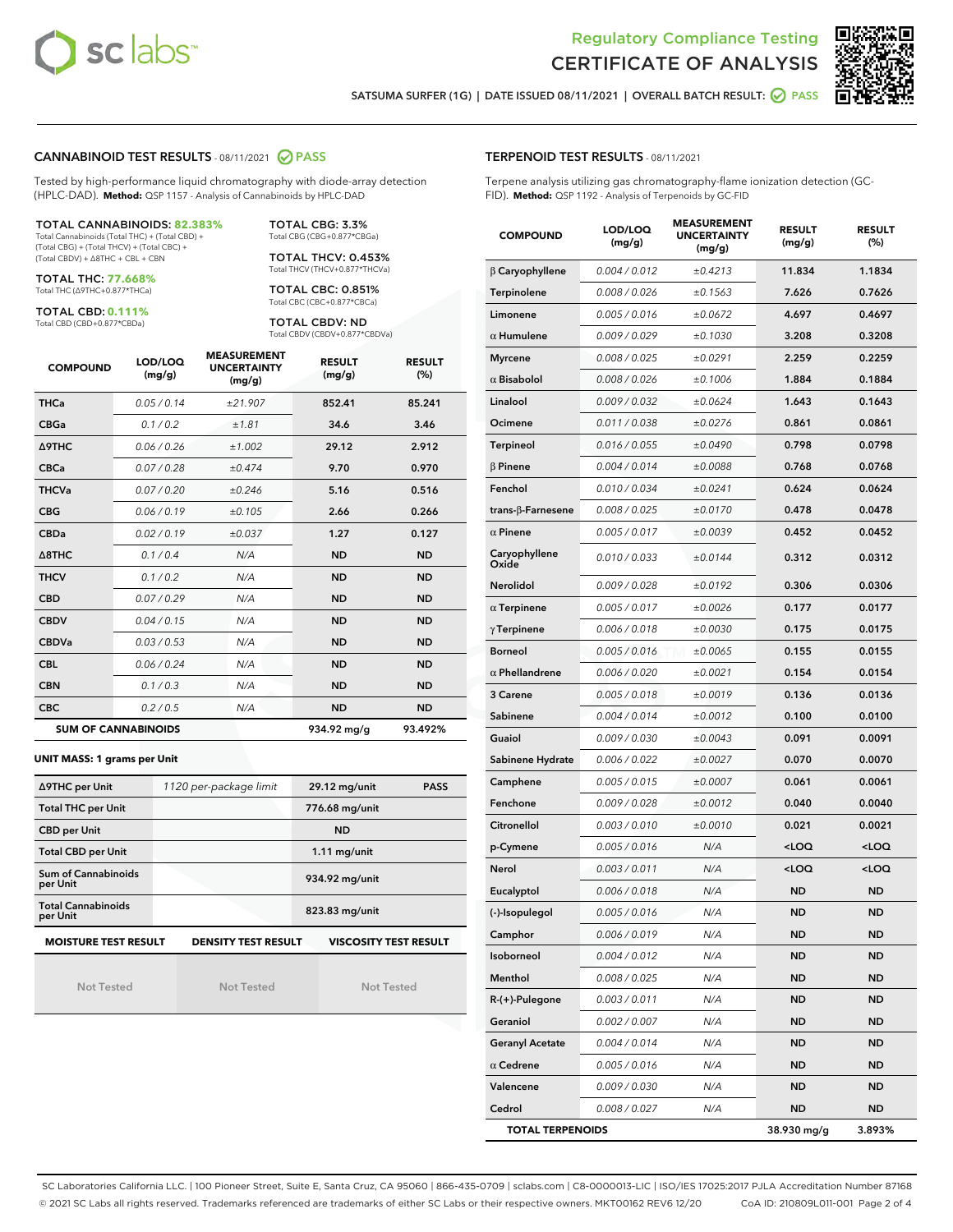



SATSUMA SURFER (1G) | DATE ISSUED 08/11/2021 | OVERALL BATCH RESULT: @ PASS

# CATEGORY 1 PESTICIDE TEST RESULTS - 08/11/2021 2 PASS

Pesticide and plant growth regulator analysis utilizing high-performance liquid chromatography-mass spectrometry (HPLC-MS) or gas chromatography-mass spectrometry (GC-MS). \*GC-MS utilized where indicated. **Method:** QSP 1212 - Analysis of Pesticides and Mycotoxins by LC-MS or QSP 1213 - Analysis of Pesticides by GC-MS

| <b>COMPOUND</b>             | LOD/LOQ<br>$(\mu g/g)$ | <b>ACTION</b><br><b>LIMIT</b><br>$(\mu g/g)$ | <b>MEASUREMENT</b><br><b>UNCERTAINTY</b><br>$(\mu g/g)$ | <b>RESULT</b><br>$(\mu g/g)$ | <b>RESULT</b> |
|-----------------------------|------------------------|----------------------------------------------|---------------------------------------------------------|------------------------------|---------------|
| Aldicarb                    | 0.03 / 0.08            | $\geq$ LOD                                   | N/A                                                     | <b>ND</b>                    | <b>PASS</b>   |
| Carbofuran                  | 0.02/0.05              | $>$ LOD                                      | N/A                                                     | <b>ND</b>                    | <b>PASS</b>   |
| Chlordane*                  | 0.03 / 0.08            | ≥ LOD                                        | N/A                                                     | <b>ND</b>                    | <b>PASS</b>   |
| Chlorfenapyr*               | 0.03/0.10              | $\ge$ LOD                                    | N/A                                                     | <b>ND</b>                    | <b>PASS</b>   |
| Chlorpyrifos                | 0.02 / 0.06            | $\geq$ LOD                                   | N/A                                                     | <b>ND</b>                    | <b>PASS</b>   |
| Coumaphos                   | 0.02 / 0.07            | $>$ LOD                                      | N/A                                                     | <b>ND</b>                    | <b>PASS</b>   |
| Daminozide                  | 0.02 / 0.07            | $\geq$ LOD                                   | N/A                                                     | <b>ND</b>                    | <b>PASS</b>   |
| <b>DDVP</b><br>(Dichlorvos) | 0.03/0.09              | $\geq$ LOD                                   | N/A                                                     | <b>ND</b>                    | <b>PASS</b>   |
| <b>Dimethoate</b>           | 0.03 / 0.08            | $\ge$ LOD                                    | N/A                                                     | <b>ND</b>                    | <b>PASS</b>   |
| Ethoprop(hos)               | 0.03/0.10              | $>$ LOD                                      | N/A                                                     | <b>ND</b>                    | <b>PASS</b>   |
| Etofenprox                  | 0.02 / 0.06            | $\geq$ LOD                                   | N/A                                                     | <b>ND</b>                    | <b>PASS</b>   |
| Fenoxycarb                  | 0.03 / 0.08            | $>$ LOD                                      | N/A                                                     | <b>ND</b>                    | <b>PASS</b>   |
| Fipronil                    | 0.03 / 0.08            | $\geq$ LOD                                   | N/A                                                     | <b>ND</b>                    | <b>PASS</b>   |
| Imazalil                    | 0.02 / 0.06            | $\geq$ LOD                                   | N/A                                                     | <b>ND</b>                    | <b>PASS</b>   |
| Methiocarb                  | 0.02 / 0.07            | ≥ LOD                                        | N/A                                                     | <b>ND</b>                    | <b>PASS</b>   |
| Methyl<br>parathion         | 0.03/0.10              | $>$ LOD                                      | N/A                                                     | <b>ND</b>                    | <b>PASS</b>   |
| <b>Mevinphos</b>            | 0.03/0.09              | $>$ LOD                                      | N/A                                                     | <b>ND</b>                    | <b>PASS</b>   |
| Paclobutrazol               | 0.02 / 0.05            | $\geq$ LOD                                   | N/A                                                     | <b>ND</b>                    | <b>PASS</b>   |
| Propoxur                    | 0.03/0.09              | ≥ LOD                                        | N/A                                                     | <b>ND</b>                    | <b>PASS</b>   |
| Spiroxamine                 | 0.03 / 0.08            | $\ge$ LOD                                    | N/A                                                     | <b>ND</b>                    | <b>PASS</b>   |
| <b>Thiacloprid</b>          | 0.03/0.10              | $\geq$ LOD                                   | N/A                                                     | <b>ND</b>                    | <b>PASS</b>   |
|                             |                        |                                              |                                                         |                              |               |

# CATEGORY 2 PESTICIDE TEST RESULTS - 08/11/2021 @ PASS

| <b>COMPOUND</b>          | LOD/LOO<br>$(\mu g/g)$ | <b>ACTION</b><br>LIMIT<br>$(\mu g/g)$ | <b>MEASUREMENT</b><br><b>UNCERTAINTY</b><br>$(\mu g/g)$ | <b>RESULT</b><br>$(\mu g/g)$ | <b>RESULT</b> |  |
|--------------------------|------------------------|---------------------------------------|---------------------------------------------------------|------------------------------|---------------|--|
| Abamectin                | 0.03/0.10              | 0.1                                   | N/A                                                     | <b>ND</b>                    | <b>PASS</b>   |  |
| Acephate                 | 0.02/0.07              | 0.1                                   | N/A                                                     | <b>ND</b>                    | <b>PASS</b>   |  |
| Acequinocyl              | 0.02/0.07              | 0.1                                   | N/A                                                     | <b>ND</b>                    | <b>PASS</b>   |  |
| Acetamiprid              | 0.02/0.05              | 0.1                                   | N/A                                                     | <b>ND</b>                    | <b>PASS</b>   |  |
| Azoxystrobin             | 0.02/0.07              | 0.1                                   | N/A                                                     | <b>ND</b>                    | <b>PASS</b>   |  |
| <b>Bifenazate</b>        | 0.01/0.04              | 0.1                                   | N/A                                                     | <b>ND</b>                    | <b>PASS</b>   |  |
| <b>Bifenthrin</b>        | 0.02/0.05              | 3                                     | N/A                                                     | <b>ND</b>                    | <b>PASS</b>   |  |
| <b>Boscalid</b>          | 0.03/0.09              | 0.1                                   | N/A                                                     | <b>ND</b>                    | <b>PASS</b>   |  |
| Captan                   | 0.19/0.57              | 0.7                                   | N/A                                                     | <b>ND</b>                    | <b>PASS</b>   |  |
| Carbaryl                 | 0.02/0.06              | 0.5                                   | N/A                                                     | <b>ND</b>                    | <b>PASS</b>   |  |
| Chlorantranilip-<br>role | 0.04/0.12              | 10                                    | N/A                                                     | <b>ND</b>                    | <b>PASS</b>   |  |
| Clofentezine             | 0.03/0.09              | 0.1                                   | N/A                                                     | <b>ND</b>                    | <b>PASS</b>   |  |

# CATEGORY 2 PESTICIDE TEST RESULTS - 08/11/2021 continued

| <b>COMPOUND</b>               | LOD/LOQ<br>(µg/g) | <b>ACTION</b><br><b>LIMIT</b><br>$(\mu g/g)$ | <b>MEASUREMENT</b><br><b>UNCERTAINTY</b><br>$(\mu g/g)$ | <b>RESULT</b><br>(µg/g) | <b>RESULT</b> |
|-------------------------------|-------------------|----------------------------------------------|---------------------------------------------------------|-------------------------|---------------|
| Cyfluthrin                    | 0.12 / 0.38       | $\overline{c}$                               | N/A                                                     | <b>ND</b>               | <b>PASS</b>   |
| Cypermethrin                  | 0.11 / 0.32       | 1                                            | N/A                                                     | ND                      | <b>PASS</b>   |
| Diazinon                      | 0.02 / 0.05       | 0.1                                          | N/A                                                     | ND                      | <b>PASS</b>   |
| Dimethomorph                  | 0.03 / 0.09       | 2                                            | N/A                                                     | ND                      | <b>PASS</b>   |
| Etoxazole                     | 0.02 / 0.06       | 0.1                                          | N/A                                                     | <b>ND</b>               | <b>PASS</b>   |
| Fenhexamid                    | 0.03 / 0.09       | 0.1                                          | N/A                                                     | <b>ND</b>               | <b>PASS</b>   |
| Fenpyroximate                 | 0.02 / 0.06       | 0.1                                          | N/A                                                     | ND                      | <b>PASS</b>   |
| Flonicamid                    | 0.03 / 0.10       | 0.1                                          | N/A                                                     | ND                      | <b>PASS</b>   |
| Fludioxonil                   | 0.03 / 0.10       | 0.1                                          | N/A                                                     | <b>ND</b>               | <b>PASS</b>   |
| Hexythiazox                   | 0.02 / 0.07       | 0.1                                          | N/A                                                     | ND                      | <b>PASS</b>   |
| Imidacloprid                  | 0.04 / 0.11       | 5                                            | N/A                                                     | ND                      | <b>PASS</b>   |
| Kresoxim-methyl               | 0.02 / 0.07       | 0.1                                          | N/A                                                     | <b>ND</b>               | <b>PASS</b>   |
| <b>Malathion</b>              | 0.03 / 0.09       | 0.5                                          | N/A                                                     | ND                      | <b>PASS</b>   |
| Metalaxyl                     | 0.02 / 0.07       | $\overline{c}$                               | N/A                                                     | ND                      | <b>PASS</b>   |
| Methomyl                      | 0.03 / 0.10       | 1                                            | N/A                                                     | <b>ND</b>               | <b>PASS</b>   |
| Myclobutanil                  | 0.03 / 0.09       | 0.1                                          | N/A                                                     | ND                      | <b>PASS</b>   |
| Naled                         | 0.02 / 0.07       | 0.1                                          | N/A                                                     | ND                      | <b>PASS</b>   |
| Oxamyl                        | 0.04 / 0.11       | 0.5                                          | N/A                                                     | ND                      | <b>PASS</b>   |
| Pentachloronitro-<br>benzene* | 0.03 / 0.09       | 0.1                                          | N/A                                                     | ND                      | <b>PASS</b>   |
| Permethrin                    | 0.04 / 0.12       | 0.5                                          | N/A                                                     | <b>ND</b>               | <b>PASS</b>   |
| Phosmet                       | 0.03 / 0.10       | 0.1                                          | N/A                                                     | <b>ND</b>               | <b>PASS</b>   |
| Piperonylbu-<br>toxide        | 0.02 / 0.07       | 3                                            | N/A                                                     | ND                      | <b>PASS</b>   |
| Prallethrin                   | 0.03 / 0.08       | 0.1                                          | N/A                                                     | <b>ND</b>               | <b>PASS</b>   |
| Propiconazole                 | 0.02 / 0.07       | 0.1                                          | N/A                                                     | ND                      | <b>PASS</b>   |
| Pyrethrins                    | 0.04 / 0.12       | 0.5                                          | N/A                                                     | ND                      | <b>PASS</b>   |
| Pyridaben                     | 0.02 / 0.07       | 0.1                                          | N/A                                                     | ND                      | <b>PASS</b>   |
| Spinetoram                    | 0.02 / 0.07       | 0.1                                          | N/A                                                     | ND                      | <b>PASS</b>   |
| Spinosad                      | 0.02 / 0.07       | 0.1                                          | N/A                                                     | ND                      | <b>PASS</b>   |
| Spiromesifen                  | 0.02 / 0.05       | 0.1                                          | N/A                                                     | <b>ND</b>               | <b>PASS</b>   |
| Spirotetramat                 | 0.02 / 0.06       | 0.1                                          | N/A                                                     | ND                      | <b>PASS</b>   |
| Tebuconazole                  | 0.02 / 0.07       | 0.1                                          | N/A                                                     | ND                      | <b>PASS</b>   |
| Thiamethoxam                  | 0.03 / 0.10       | 5                                            | N/A                                                     | <b>ND</b>               | <b>PASS</b>   |
| Trifloxystrobin               | 0.03 / 0.08       | 0.1                                          | N/A                                                     | <b>ND</b>               | <b>PASS</b>   |

SC Laboratories California LLC. | 100 Pioneer Street, Suite E, Santa Cruz, CA 95060 | 866-435-0709 | sclabs.com | C8-0000013-LIC | ISO/IES 17025:2017 PJLA Accreditation Number 87168 © 2021 SC Labs all rights reserved. Trademarks referenced are trademarks of either SC Labs or their respective owners. MKT00162 REV6 12/20 CoA ID: 210809L011-001 Page 3 of 4